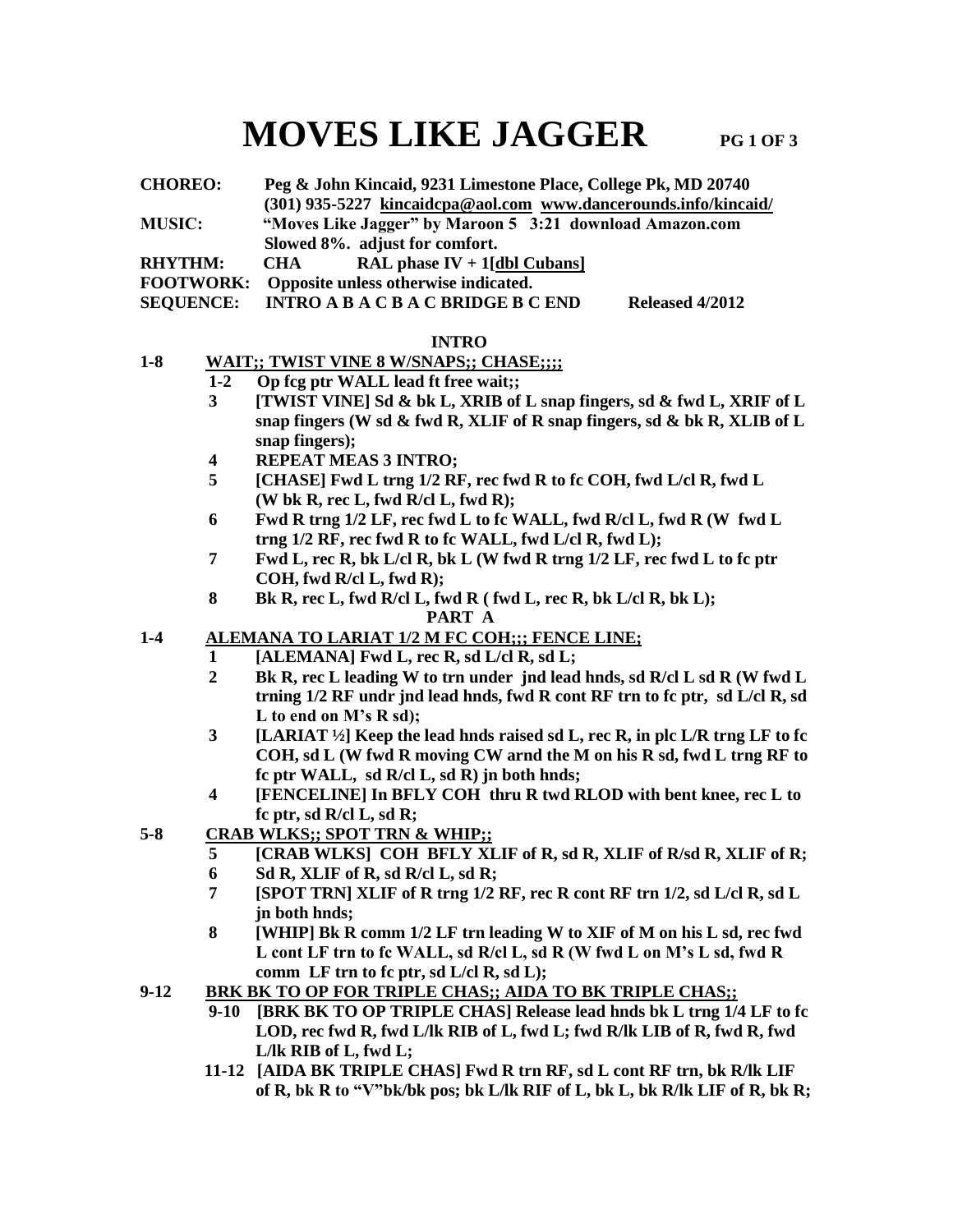#### **PART A (CONT)**

#### **13-16 SWITCH RK; SPOT TRN; SHLDR/SHLDRS;;**

- **13 [SWITCH RK] Trng LF to fc ptr sd L bringing jnd hnds thru, rec sd R, sd L/cl R, sd L;**
- **14 [SPOT TRN] XRIF of L trng 1/2 LF, rec L cont LF trn 1/2, sd R/cl L, sd R jn both hnds;**
- **15-16 [SHLDR/SHLDRS] In BFLY fwd L to SCAR, rec R to fc ptr, sd L/cl R, sd L; Fwd R to BJO, rec L to fc ptr, sd R/cl L, sd R;**

#### **PART B**

#### **1-4 DBL CUBAN BRKS;; FWD BASIC WRAP; BK BASIC UNWRAP;**

- **[DBL CUBAN BRKS] In BFLY fcg WALL lead ft free XLIF of R/rec R, sd L/rec R, XLIF of R/rec R, sd L;**
- **2 XRIF of L/rec L, sd R/rec L, XRIF of L/rec L, sd R;**
- **3 [FWD BASIC WRAP] BFLY WALL fwd L, rec R leading W to trn LF to wrap pos, in plc L/R, L (W bk R, rec L trng 1/2 LF undr raised arms to fc WALL, in plc R/L, R) end in wrap pos both fcg WALL;**
- **4 [BK BASIC UNWRAP] Bk R, rec L leading W to trn RF to unwrap, in plc R/L, R (W bk L, rec R trng 1/2 RF under raised arms tofc ptr COH, in plc L/R, L);**
- **5-8 TWIST VINE 8 WITH SNAPS;; CUCA TWICE;;**
	- **5-6 [TWIST VINE] Lead ft free REPEAT MEAS 3 & 4 INTRO;;**
	- **7-8 [CUCA X 2] Sd L, rec R, in plc L/R, L; Sd R, rec L, in plc R/L, R;**

#### **REPEAT PART A**

#### **PART C**

- **1-8 CHASE;;;; NYR; SPOT TRN; TIME STEP TWICE;;**
	- **1-4 [CHASE] REPEAT MEAS 5-8 INTRO;;;;**
	- **5 [NYR] Jn lead hnds thru L with straight leg opening out to RLOD, rec R to fc ptr, sd L/cl R, sd L;**
	- **6 [SPOT TRN] XRIF of L trng 1/2 LF, rec L cont LF trn 1/2 fc ptr WALL, sd R/cl L, sd R;**
	- **7-8 [TIME STEPS] No hnds jnd XLIB of R (W XRIB of L) moving both arms out to the side, rec R , bring arms in sd L/cl R, sd L; XRIB of L(W XLIB of R), rec L moving both arms out to the side, bring arms in sd R/cl L, sd R;**

 **REPEAT PART B REPEAT PART A REPEAT PART C BRIDGE**

- **1 HIP RK 4;**
	- **BFLY WALL lead ft free rk sd L, sd R, sd L, sd R;**

# **REPEAT PART B REPEAT PART C**

#### **END**

- **1-2 BRK BK TO OP; RUMBA AIDA & HOLD;**
	- **1 [BRK BK TO OP] Bk L trng 1/4 LF to OP LOD, rec fwd R, fwd L/cl R, fwd L;**
	- **2 [RUMBA AIDA]Through R, sd & bk L trng RF, cont RF trn bk R to "V" bk to bk pos raising trail arms out to the side as music fades, hold;**